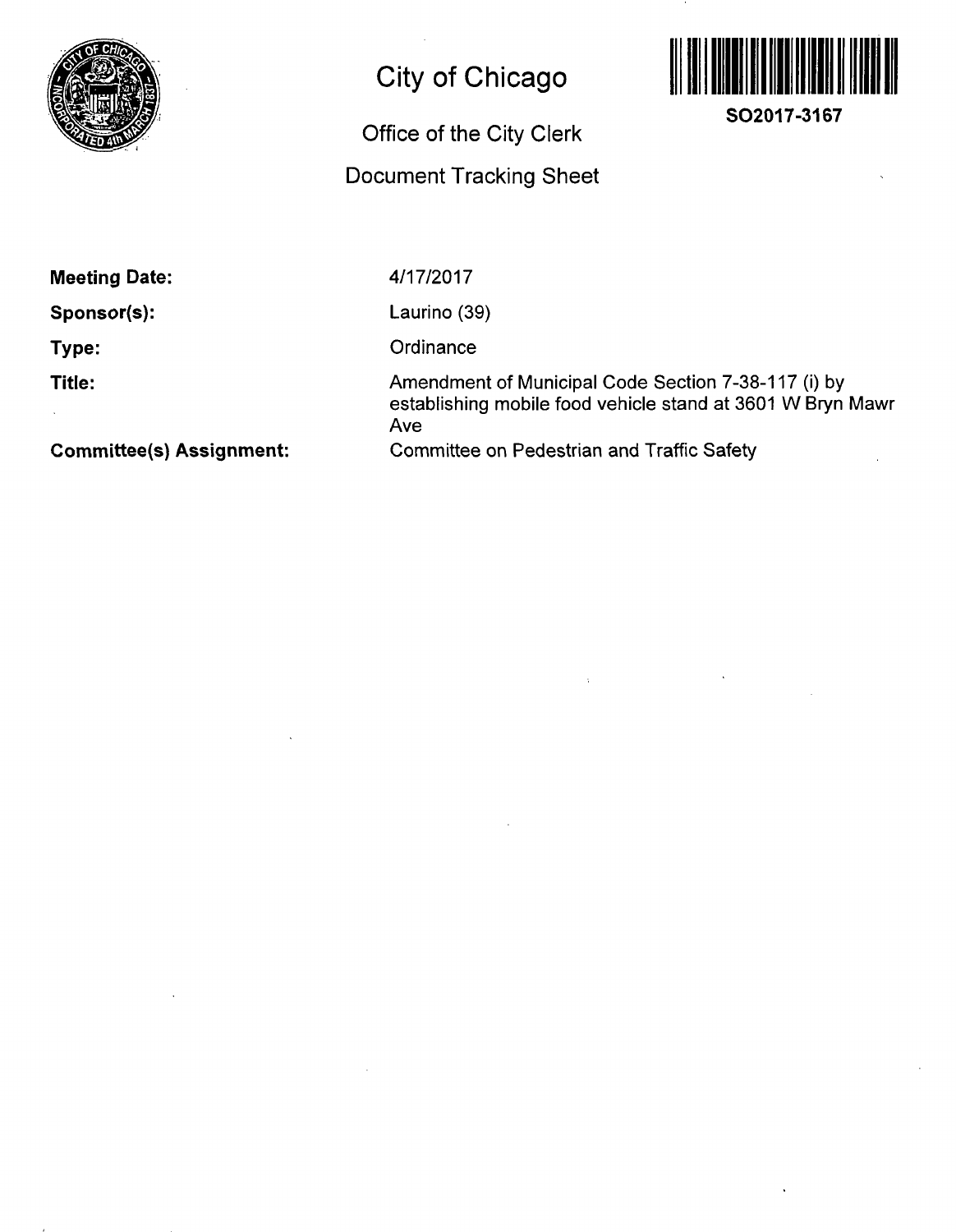Committee on Pedestrian and Traffic Safety April 17, 2017

#### **DIRECT**

### **ORDINANC E**

SECTION 1. Section 7-38-117 of the Municipal Code of Chicago is hereby amended by inserting the language underscored, as follows:

#### **7-38-117 Mobile food vehicle stands program.**

 $\mathcal{L}_{\text{max}}$ 

(Omitted text is not affected by this ordinance)

(i) The commissioner of transportation is authorized to establish a mobile food vehicle stand within the side of the block where each of the following addresses is located:

(Omitted text is not affected by this ordinance)

(39) 3601 W. Bryn Mawr Avenue, provided that the mobile food vehicle stand at this location shall not be more than 40 feet in length;

SECTION 2. This ordinance shall take effect upon passage and publication.

Margaret Laurind

Margaret Laurino Alderman, 39th Ward